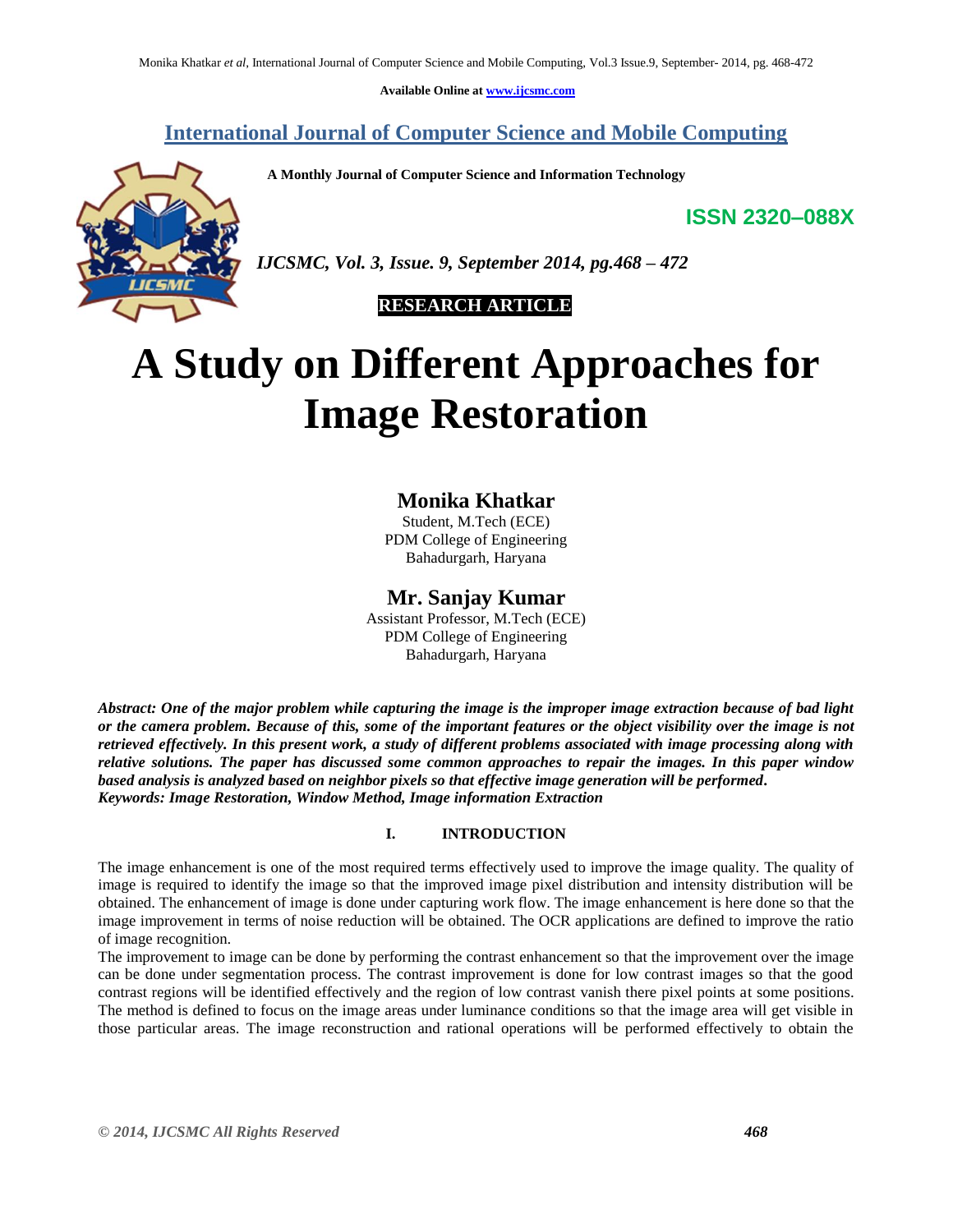accurate contrast enhancement so that region of area will be extracted from the image. The contrast enhancement over the image is identified as the effective region identification over the image so that improvement over the image will be obtained effectively.

The objective of image enhancement process so that the image become clearer and the visual quality of image will get improve. The influenced image processing includes the modality over the image under viewing conditions.

### **A) Image Denoising**

Image denoising is one of the effective image processing activity used to resolve the problem of noise of the distortion over the image. The denoising process is used to improve the image quality and performance so that the effective image transition over the network will be obtained. The properties of image include the sparsity and multi resolution structure. There are number of denoising algorithms used to repair the image effectively. One of such approach is the wavelet based approach. The wavelet domain is defined as the effective decomposition technique used to remove the noise problem over the image. The parametric analysis is applied over the image to perform the measure measures under noise vector and later on thresholding is applied over the image to repair. The thresholding is applied under the coefficient vectors so that the quality of image will be improved. There are number of such approaches that includes the orthogonal wavelet transformation. These approaches perform the analysis over the image and perform the image pixel level change to repair the image. The tree structure based analysis is performed over the image to obtain the wavelet coefficient level analysis so that the spatial location over the image will be recovered. The tree structure analysis so that the wavelet coefficient based analysis over the image vectors will be obtained. The probabilistic models of image are obtained under wavelet coefficient analysis so that the image vectors will be generated effectively. These probabilistic models actually perform the image repair under wavelet coefficient analysis. These vectors provide the image repairing and adjustment so that more improved image will be obtained from the system.

## **B) Other Challenges**

The complexity of the restoration process also increases in case of color images. In such case, the color value analysis is performed in terms of color tone identification in different image pixels or features. It gives the analysis under different vectors so that effective image reconstruction will be performed. Another challenge to the restoration process is the processing on compressed images or different format images. When the pixel level or object level restoration is performed on multiple compression and uncompressed image set. The complexity of the of the restoration process also increases for real time video images. In such images, the time vector based image restoration is required. It means the, features over the multiple images are arranged in order of time vector so that effective pixel level restoration will be performed. More challenging restoration process application is the medical image processing. Medical images requires more attention along with minimum information loss, because of this in such images restoration process requires more analysis. This kind of analysis can be performed based on visibility, contrast and feature level. Once the complete attribute level analysis is done, the next work is to reconstruct the images under these vectors[14][15].

In this paper, an effective image reconstruction approach is suggested based on windowing method. In section I, the exploration to the restoration process and the basic types of restoration along with characteristic analysis is defined. In section II, the work defined by earlier researchers is discussed and presented. In section III, some of the effective image restoration approaches are discussed. In section IV, the conclusion obtained from the work is presented.

#### **II. EXISTING WORK**

In this section, the work defined by the earlier researchers is discussed and presented. R. Maruthi[1] has presented a restoration process based on information level analysis for multiple images. Author performed region level analysis over these images for image reconstruction. The analysis parameters considered by the author includes the spatial frequency analysis, visibility analysis. To generate the effective reconstructed image, the restoration process is implemented under the selection mode in which the magnitude values of the pixels are compared and analyzed under the activity measure used for image restoration process. Author presented a work on multi focus restoration process to regain the information loss and reconstruct the effective image over it. Shuo-Li Hsu[2] has presented an intelligent neural network based approach for region based image restoration and to reconstruct the image from it. Author presented the pixel based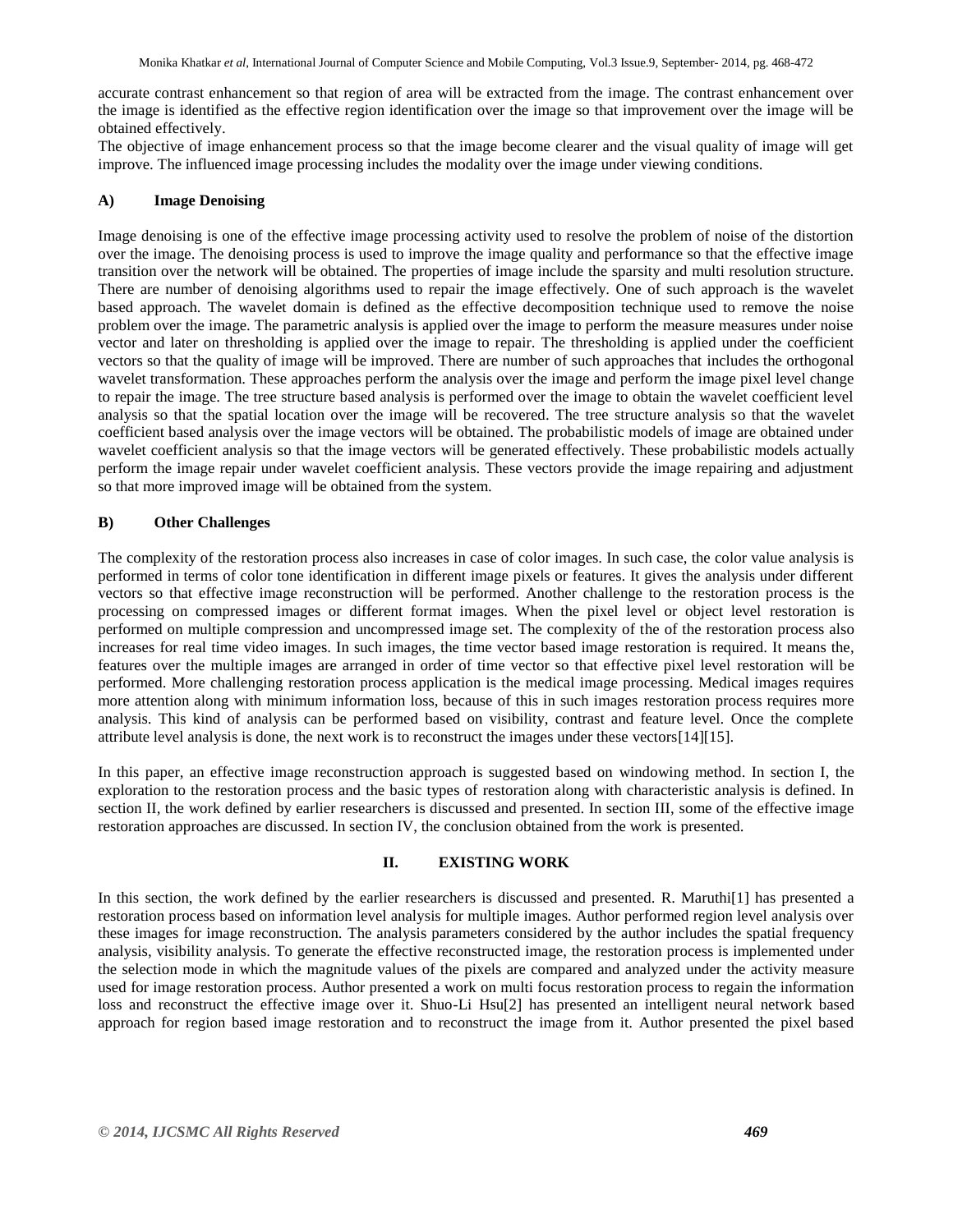restoration to replace the pixels so that the effective segmented visual image will be constructed. Author obtained the analysis under the restoration parameters so that the region proof images will be constructed and new restoration image from the work will be obtained. Author presented the region analysis under adaptive capacity and determination so that image reconstruction will be obtained.

Manjusha Deshmukh[3] has defined a quality analysis based work to perform the restoration on multi focus images. Author presented a PCA based approach along with wavelet decomposition. At the initial step author implemented the DWT approach for image decomposition and to obtain the sub images from the main image. Once the image decomposition is done, the next work is to perform the pixel value analysis over these decomposed objects to perform the information restoration so that new image will be reconstructed. Author considered the randon space analysis over the image for pre analysis and to regenerate the quality image to perform the image enhancement after the restoration process. Author defined the restoration process based on the plentiful information and analysis and reconstruction. Milad Ghantous[4] has presented an object extraction approach along with image restoration to regenerate the feature image by performing the gradient level enhancement and the pixel level enhancement. Author defined the work in two stages. In first stage, the separation of background and foreground is done and later on the reliable feature selection is performed to reconstruct the result image Tao Wan[5] has defined the image restoration for compressed image. Author performs the sample based pattern analysis over the image so that the performance of the reconstruction process will be improved. Author defined the restoration algorithm along with compressive sampling pattern. Author presented the image restoration under the acceptability analysis and the compressive vector analysis so that effective sample selection will be obtained that will result the generation of effective image from the set.

Andreja Svab[6] has presented a image restoration process for high resolution images by preserving the spatial and spectral resolution images. Author defined the high resolution image analysis under the restoration process. Author defined the panchromatic image processing under multispectral analysis so that new high resolution image will be constructed. Saurabh Singh[7] has defined a restoration approach for reconstruction of biometric images. The biometric face images are considered by the author that are extracted with partial occlusion. Author defined the eigen space domain analysis along with genetic algorithms to generate the new restoration image so that the regeneration of the image will be done. Author also combined the eigen space analysis along with genetic process with optimum strategy analysis for restoration process. Author has improved the recognition process by using the restoration experimentation. Hong Zheng[8] has presented parameteric analysis approach along with wavelet decomposition for image reconstruction using restoration process. Author performed multi-level wavelet decomposition to apply the restoration rule under different levels and to perform the generation of effective result image. G. Simone[9] has presented an effective approach along with image acquisition, process so that the region value analysis will be performed and the reconstruction of image will be done. Author defined the wavelet based analysis for quality analysis on decomposed objects and the generation of effective result image based on restoration process. Author defined the restoration method under quality assessment so that the multi band based image reconstruction will be done. Wenzhong Shi[10] has presented a transformation approach under two band wavelet analysis for image reconstruction. Author divided the complete image in high frequency and low frequency images. Author defined the performance analysis under different vectors and taken the intelligent decision for reconstruction of images. The quality assessment is here defined for reformation of image so that the restoration image will be improved.

## **III. IMAGE RESTORATION METHODOLOGIES**

Digital images are generally contaminated by impulse noise during acquisition or transmission through noisy channel. Color Image Filtering is of paramount importance in the field of digital image processing. A number of filtering methods available in literature are studied in this chapter. Objective of image filtering is to obtain a close approximation to original image from image corrupted through different types of noise.

Image filtering methods are divided in two categories:

- (a) Spatial Domain Filtering
- (b) Frequency domain filtering

In spatial domain filtering, operations are performed on the image pixel using the values of neighborhood of current pixel. The subimage of size equal to neighborhood and consisting of values corresponding to these neighborhood values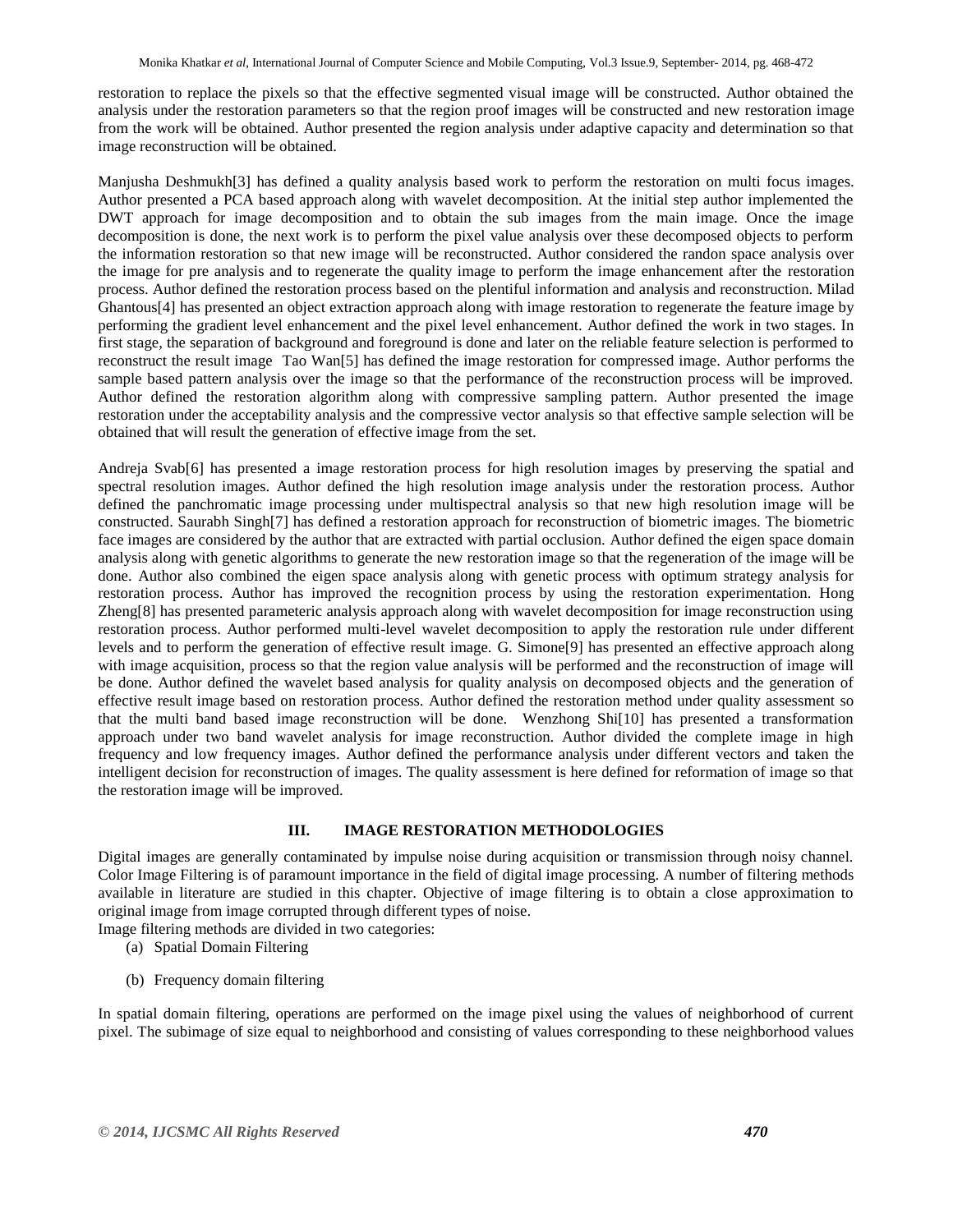is called a mask, filter, template or window. The spatial filtering is simply moving the filter mask from point to point in an image. At each point response of filter is calculated using some predefined relationship. If the response is given by sum of product of filter coefficients and pixel values in the area spanned by filter mask, the filter is called Linear Spatial Filter. While in Nonlinear Spatial Filters the response is based on ordering (ranking) the pixels contained in the image area encompassed by the filter, and then replacing the value of central pixel with the value determined by the ranking results. Mean filter is an example of linear spatial filter and median filter is most common example of nonlinear spatial filter.

#### **A) Median Filter**

Median filter is an order statistics filter. As the name suggests it replace the value of a pixel by median of gray levels in the neighborhood of that pixel. Median function is applied independently on each color component (or color channel). The output of median filter is given by:

$$
(z_{i,j}^{(1)}, \overline{z}_{i,j}^{(2)}, z_{i,j}^{(3)})
$$
  
Where  
 $z_{i,j}^{(k)} = \text{median } (W^{(k)})$  (1)

W is the filtering window consist of the subimage area in the neighborhood of current pixel. For a 3×3 median filter

 $W = [\ I_{i-1,j-1}, I_{i-1,j}, I_{i-1,j+1}, I_{i,j-1}, I_{i,j}, I_{i,j+1}, I_{i+1,j-1}, I_{i+1,j}, I_{i+1,j+1}]$  (2) Where **I** is the image corrupted by noise and (i, j) are the spatial coordinates in digital image **I**.

#### **B) Vector Median Filter**

 $Z_{i,i} =$ 

To overcome the problem of color artifacts in case of median filtering, vector processing is applied which utilizes the inter-channel correlation existing between different color components of a pixel value. In color images the pixel value is a vector quantity. Vector median filter (VMF) focuses on minimizing the distance between these pixel vectors in the filtering window.

Let W be the processing Window of size n and Let  $x_i$ ,  $i=1$  to n be the n pixels in W. Image function at pixel be  $f_i$ Then the filtering criterion for VMF at a pixel is defined as

$$
\sum_{\mathbf{L}_i} \|\mathbf{f} \mathbf{i} - \mathbf{f} \mathbf{j}\|, \qquad i = 1 \text{ to } n
$$
\n
$$
\tag{3}
$$

The Vector  $f_i$  for which  $L_i \leq L_j \forall i=1$  to n, is the output of Vector median filter.

Where  $\|.\|$  shows the Euclidean norm.

VMF minimizes the accumulated sum of distances among pixels within filtering window. Vector median filter may be identified either using robust ordering statistics or as a maximum likelihood estimator.

#### **IV. CONCLUSION**

In this paper, a study on different restoration processes is shown for real time images. The paper has discussed, the type of restoration under the feature vector analysis as well describe the challenging areas of image restoration. Later on the research methodology of some of the most effective restoration algorithms is defined in this paper.